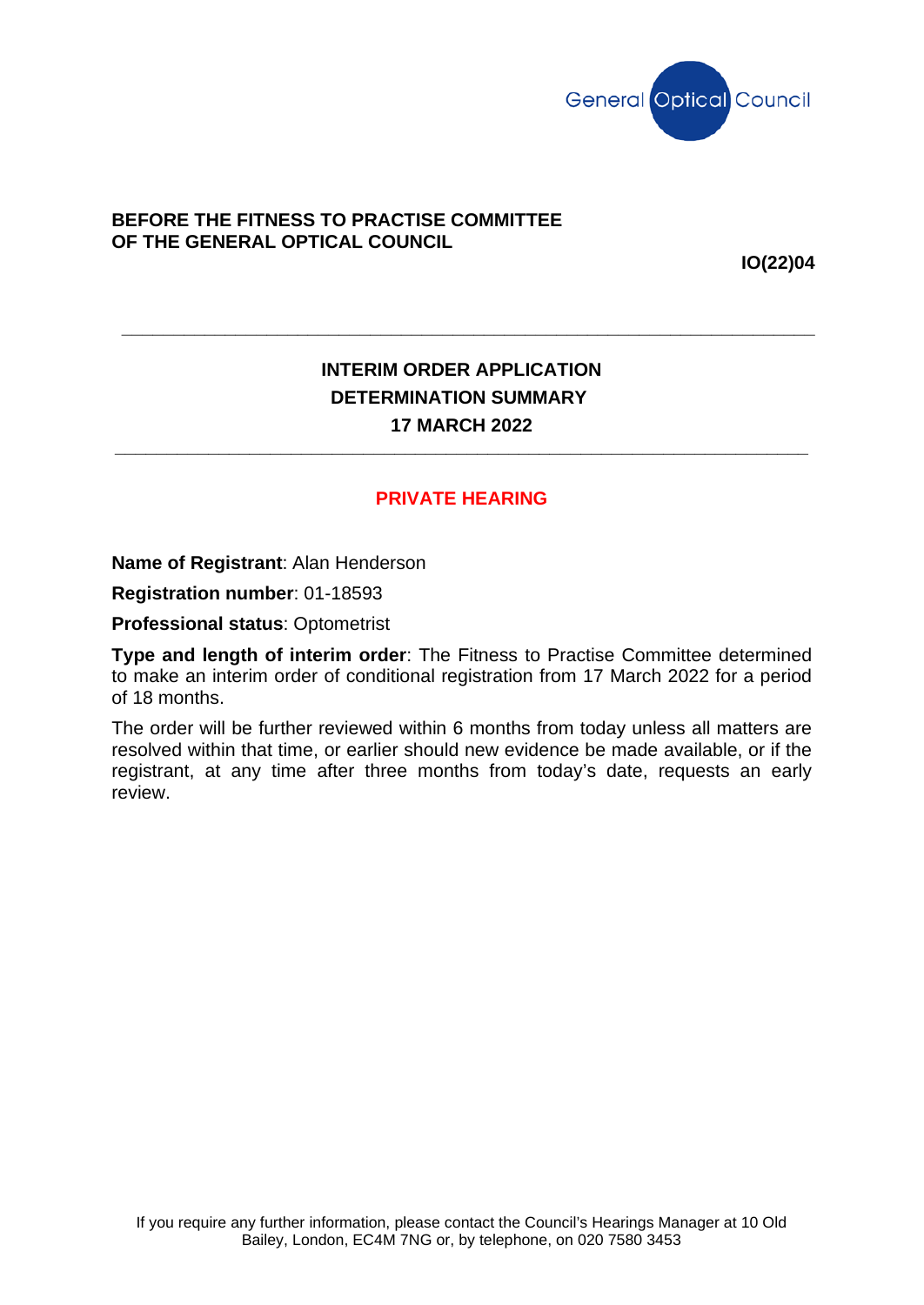

## **LIST OF CONDITIONS**

| A <sub>1.1</sub> | You must inform the following parties that your registration is   |
|------------------|-------------------------------------------------------------------|
|                  | subject to conditions. You should do this within two weeks of the |
| Informing others | date this order takes effect.                                     |
|                  | Any organisation or person employing or contracting<br>а.         |
|                  | with you to provide paid or unpaid optical services, whether      |
|                  | or not in the UK (to include any locum agency).                   |
|                  | Any prospective employer or contractor where you<br>b.            |
|                  | have applied to provide optical services, whether or not in       |
|                  | the UK.                                                           |
|                  | Chairman of the Local Optometric Committee for the<br>C.          |
|                  | area where you provide optometric services.                       |
|                  | The NHS body in whose ophthalmic performer or<br>d.               |
|                  | contractor list you are included or are seeking inclusion.        |
| A1.2             | You must inform the GOC if:                                       |
| Employment and   | You accept any paid or unpaid employment or<br>a.                 |
| work             | contract, whether or not in the UK, to provide optical            |
|                  | services.                                                         |
|                  | You apply for any paid or unpaid employment or<br>b.              |
|                  | contract to provide optical services outside the UK.              |
|                  | You cease working.<br>$C_{\star}$                                 |
|                  | This information must include the contact details of your         |
|                  | prospective employer/ contractor and (if the role includes        |
|                  | providing NHS ophthalmic services) the relevant NHS body.         |
| A1.3             | You must:                                                         |
| Supervision of   | Identify a workplace supervisor who would be<br>a.                |
| Conditions       | prepared to monitor your compliance with number A1.3e of          |
|                  | these conditions.                                                 |
|                  | Ask the GOC to approve your workplace<br>b.                       |
|                  | supervisor/learning supervisor within two weeks of the date       |
|                  | this order takes effect. If you are not employed, you must        |
|                  | ask us to approve your workplace supervisor before you            |
|                  | start work.                                                       |
|                  | Identify another supervisor if the GOC does not agree<br>C.       |
|                  | to your being monitored by the proposed supervisor.               |
|                  | Place yourself under the supervision of the supervisor<br>d.      |
|                  | and remain under his/her supervision for the duration of          |
|                  | these conditions.                                                 |
|                  | The workplace supervisor should randomly select<br>е.             |